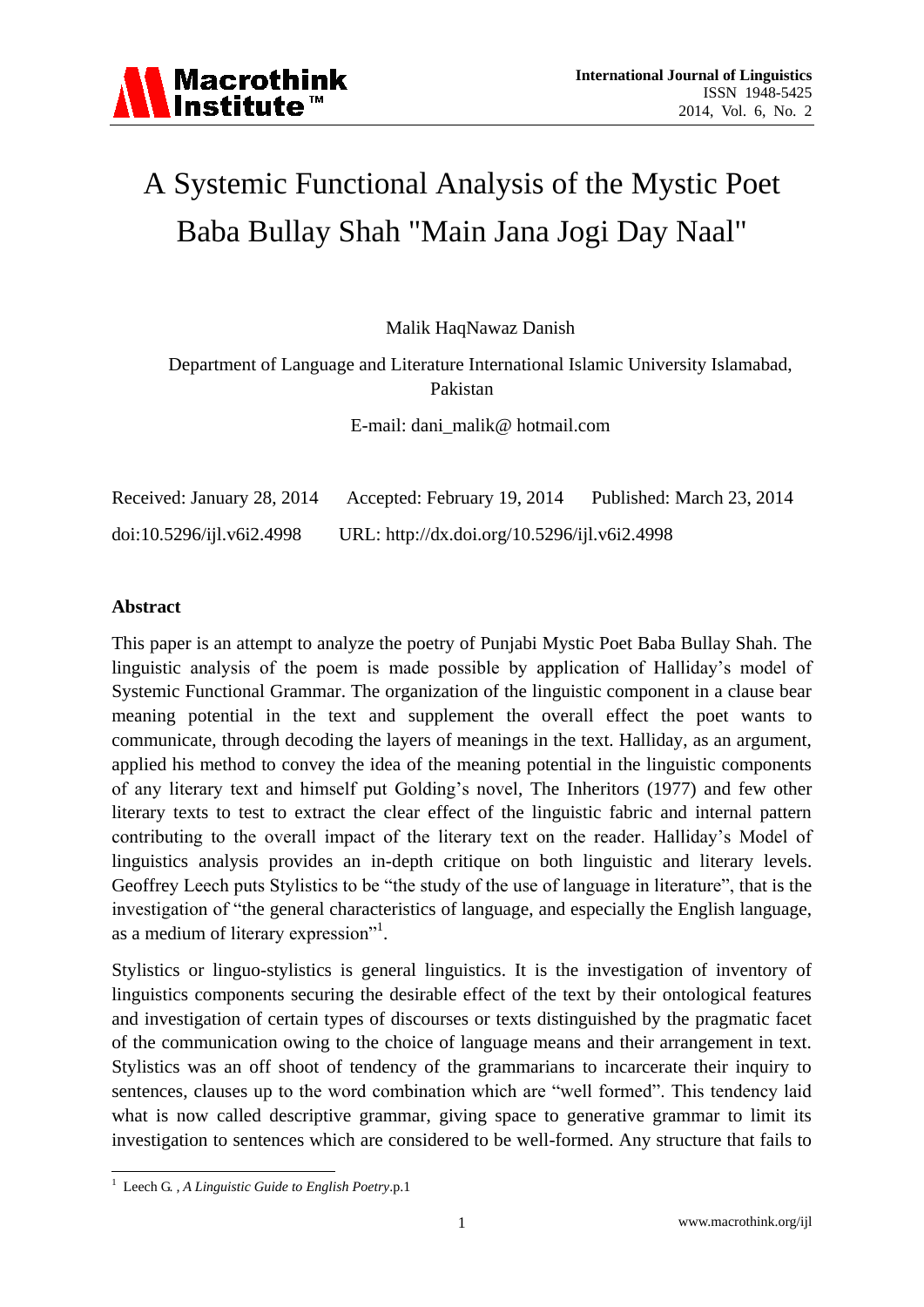

meet the required standard should then be excluded from linguistics.

Stylistics maintained its own status with its distinctive tools of investigation, its particular object of investigation and its own peculiar methods of research. In the attempt of exploration of the language potentialities, attention of the researches have been diverted to linguo-stylistics to extract expressive means and their functions of linguistic components in a clause or a sentence, adding aesthetic value and additional meanings they may carry. The text can be put to stylistic test if it displays the unbreakable unity and the precision of its construction. I , as a functional grammarian, am more interested in finding the link between the grammar and the meaning, the grammar and the context. As de Sylva and Burns (1999) point out:

"... if we see language as functionally related to its context of use, grammar is seen as determined by the kinds of discourses and texts that people need to produce for different purposes in different social contexts." (pg 34)

Language, especially in Systemic Functional Grammar, is a rich resource for making meaning and authenticating context with the supporting linguistic components in the text. Systemic linguistics realize language and trace the meanings emerging according to the way texts are used in the social contexts as the language is deliberately consumed to express specific meaning determining the way in which the meaning is perceived.

In the attempt of stylistic analysis of the mystical poetry of Baba Bullah Shah, theories of information, psychology, literature, theology, logic and even statistics may be touched upon where pertinent, for linguistics, the science of language, invites references in certain overlapping issues.

**Keywords:** Systemic functional Linguistics, Stylistics, Discourse, Mentor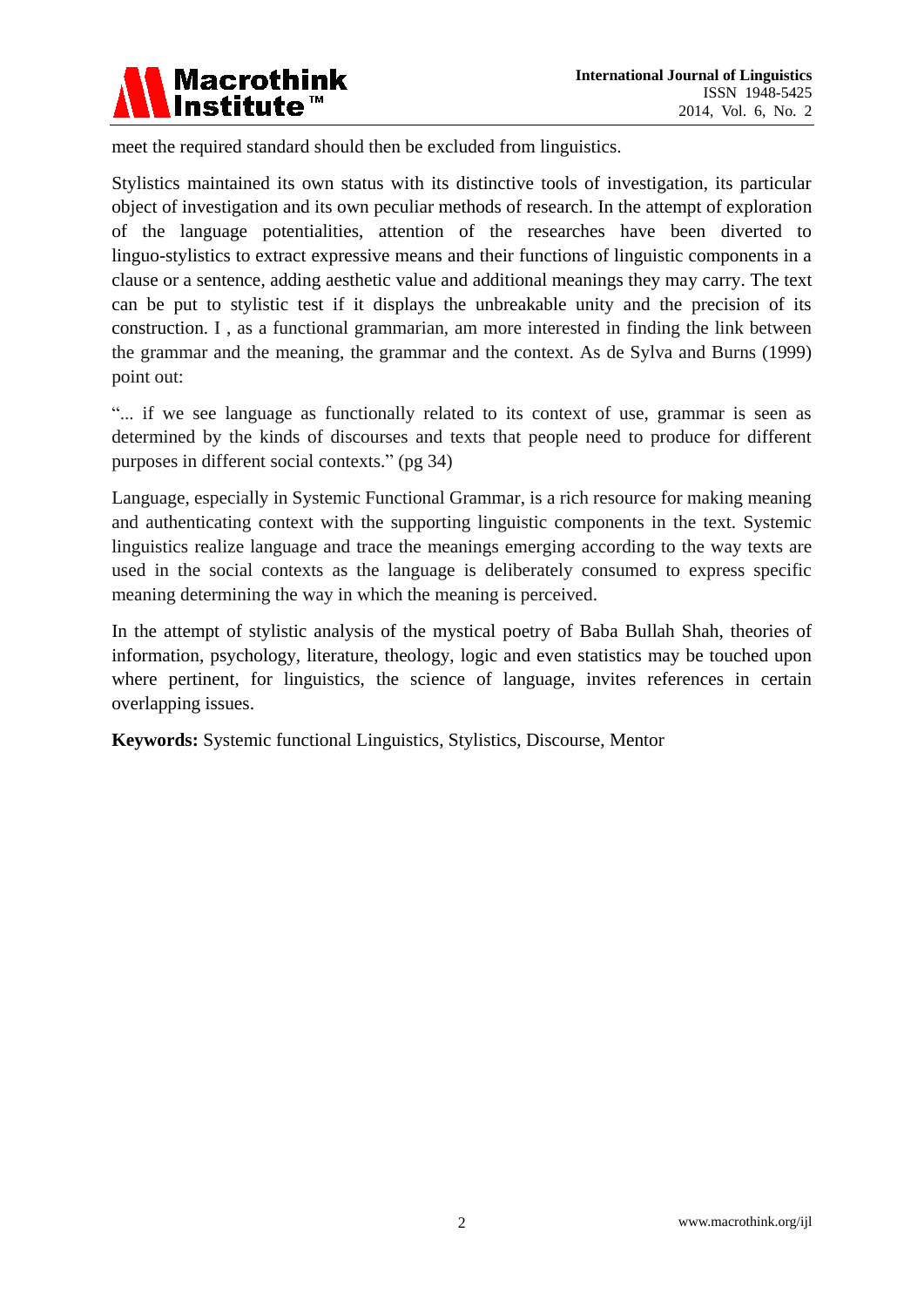

#### **1. Writer and the Summary**

The revered Punjabi Poet, Baba Bullay Shah (1680-1758) addressed the Muslims, Sikhs and the Hindus in general. He devoted his entire life producing literature inviting scholars contesting his religious identity, calling him a Sufi or a Vedantic Sufi. He adored his Mentor Inayat Hussain who couraged to tame his ego and attain heights as a mystic, a Sufi. In the attempt, he conducted empirical study of human as a *Being* and wrote highly interpretive text exploring the proximity of the Creator with the creation. The recognition of his poems challenges the boundaries among religions like Islam, Sikhism and Hinduism and one suspects the religion he belongs to. He addresses all religions in general and the Muslims in particular. His religious identity as a Muslim, can be traced in the poem under analysis as he craves for the intimacy with the Holy Prophet (PBUH).He establishes his relation with the Creator and His Prophet (PBUH) and yearns for the adherence to the teachings of Islam. He uses beauty of expression, images from the everyday life and folklore to transcript his longing for God.

His poems have been sung by numerous artist and internationally acclaimed artist such as Nusrat Fateh Ali Khan. He gave idiomatic phrases from his most celebrated poems to the Punjabi Language.

#### **2. Analysis of the Poem**

The poem is mystical experience of the poet as he wishes his being carried by the Mentor, referred to as Jogi in the text, a term specific for hermit, who lives apart from the people and establishes proximity with the beloved ( God) and expedites his spiritual intimacy with the Creator. The poet, speaks in a tone of a female who implores the company of the mentor and wishes to surrender herself in the hands of that spiritual authority. The poet, making choices in the interpersonal functions, grant information about the participant in the speech utterance supporting the speech act with personal pronouns and deictic reference. There are 16 stanzas in the poem denoting personal references in almost all the lines. These references establish the overall impact of the poem on the reader. Twenty Five instances of "I" and its variants create the speaking voice, the poet, who addresses the people in the very first line and gets indentified in the second line: " I shy away from calling him shepherd". The second major participant in the poem is the "Jogi", the spiritual authority, the mentor to which poet requests his submission in a female voice. The third participant in the poem is the people in general, who are addressed by the poet as 'O People 'or ' O Friends' five times in the poem. Though they are passive recipients, yet they are constructed to convey the feelings of the poet for the Jogi.We have three major participants in the poem, the poet, the mentor and the people in General. A dialogue is established through the setting of the poem as the poet addresses people and complains about his plight.

The distribution of the personal pronoun by the poet for himself and the Jogi in the speech act indicates the focalization on the part of the poet to focus suggesting the division of the poem structurally in four different stages supplementing the thematic concerns of the poem for the reader in the production of meanings in the analysis.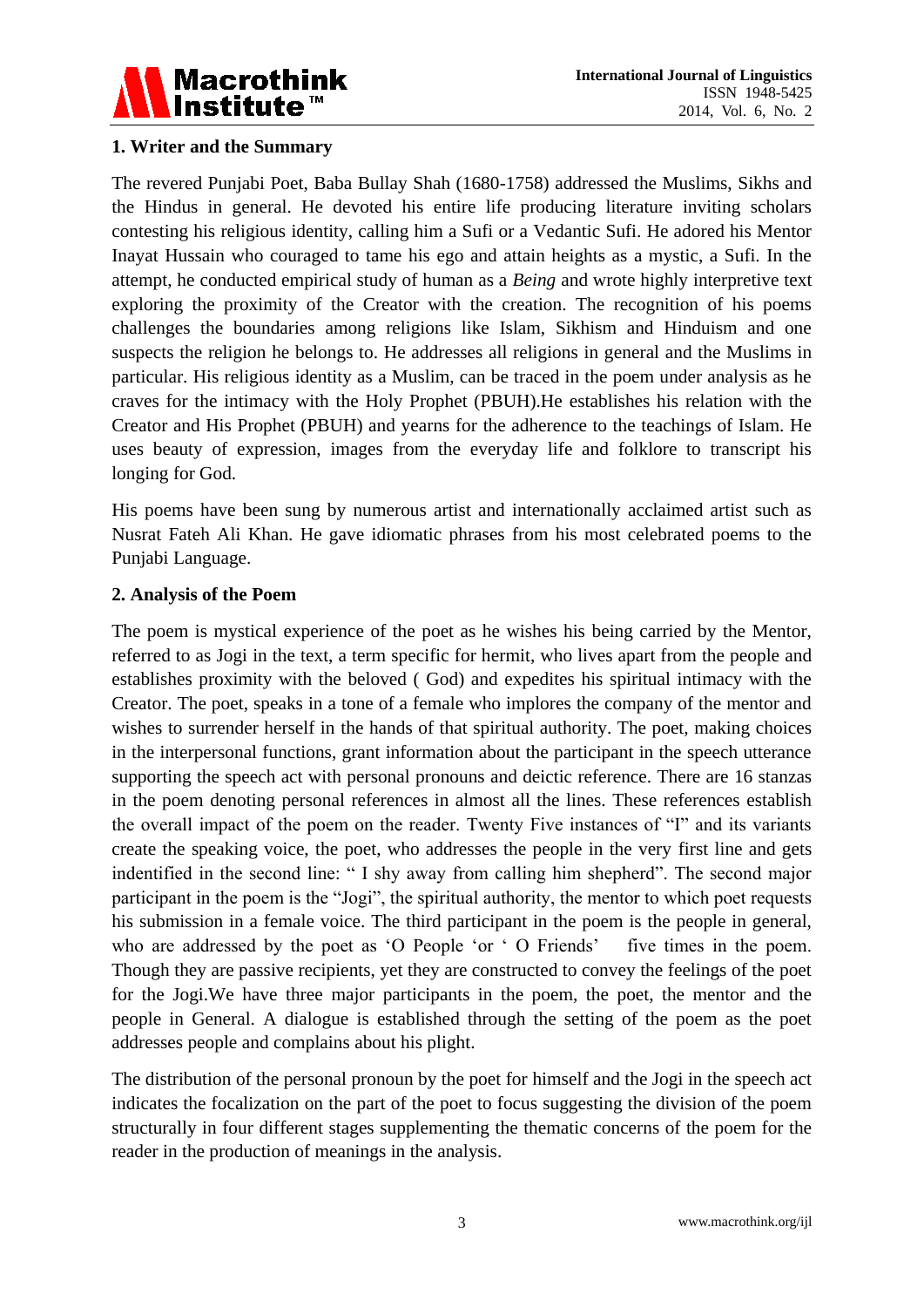

## *2.1 Stage One*

Stage one of the poem consists of three stanzas ( 12 lines). The thematic structure of clauses in the stanzas establishes the persona in the poem: the first person pronoun "I" (6 times) refers to the poet, the pronouns like "He", " him" and the metaphor of "Ranjha" and "Jogi" refer to the spiritual institution of the poet. The opening line of the poem lays stress on the status of the Ranjha as a passive recipient. He occupies the role of the receiver as being called by the people, a shepherd. He participates only in the dynamic process of being adored by the disciple in the first two stanzas. Through the use of the making comparison between the poet and the mentor: "I am like a thousand Heer to him" (line 3), " the ruler of Hazara"s throne ( line 5) and " I am forever the plain Heer" (line 6), the poet ably communicates self awareness of his limited being engaged in imploring the company of the mentor. His repeated references to the mentor through two different pronouns "him" and "he" and calling him "Ranjha", "The Ruler" and finally "Jogi" projects the dominance of the Mentor over the scene and makes us certain at the same time that the Mentor is the central figure around which the discussion is directed. The role assigned to the Speaker in Stage One is related to the category of material, Verbal, Mental and Relational processes.

The mentor in the stage one is actor in two material processes: "changed", "exchanged", and token and a carrier in two relational processes: "became" and "ruler" while the poet engages in three material processes as an actor : "going", "become" and "shy away". We also find him a token in relational process as "plain Heer". Jogi in the first stage exercises the authority over the disciple.

Consequently, the transitivity roles ascribed to the Jogi are mainly material and relational while the other participants like the people who are addressed in the very first line are passive observers and the poet, a recipient of the mental bondage by the mentor displays mental, verbal and relational transitivity. His role is mainly connected to the category of mental processes as he assumes his status with that of the mentor and wishes to be with him.

Thus, stage one thematically establishes three main characters in the discourse: the poet, the mentor and the people. The high density of deictic references (13 times in 12 lines) shows the overwhelming impact of the mentor on the course of events in the poem. He is depicted as a dominating figure as he, operates through poet , the disciple, taking the role of actor in material processes and senser in mental processes. Meanwhile, the third participants, the people, constitute a secondary theme.

## *2.2 Stage Two*

As for the general theme of Stage Two, thematic position is occupied by the poet, as he is the main figure in the transitivity roles. He is the doer of most of the actions. Stage two is an account of the poet mind as he discusses in details what Jogi has done to him and what is left of him. He details his mental insights.

The poet metaphorically claims the proximity of the mentor and his company: "I'm together with Jogi", " I have no I left in me", " its not me,its he himself", " I became just like him"," Jogi is my belief", "I belong to him", all the instances of the poet as an actor in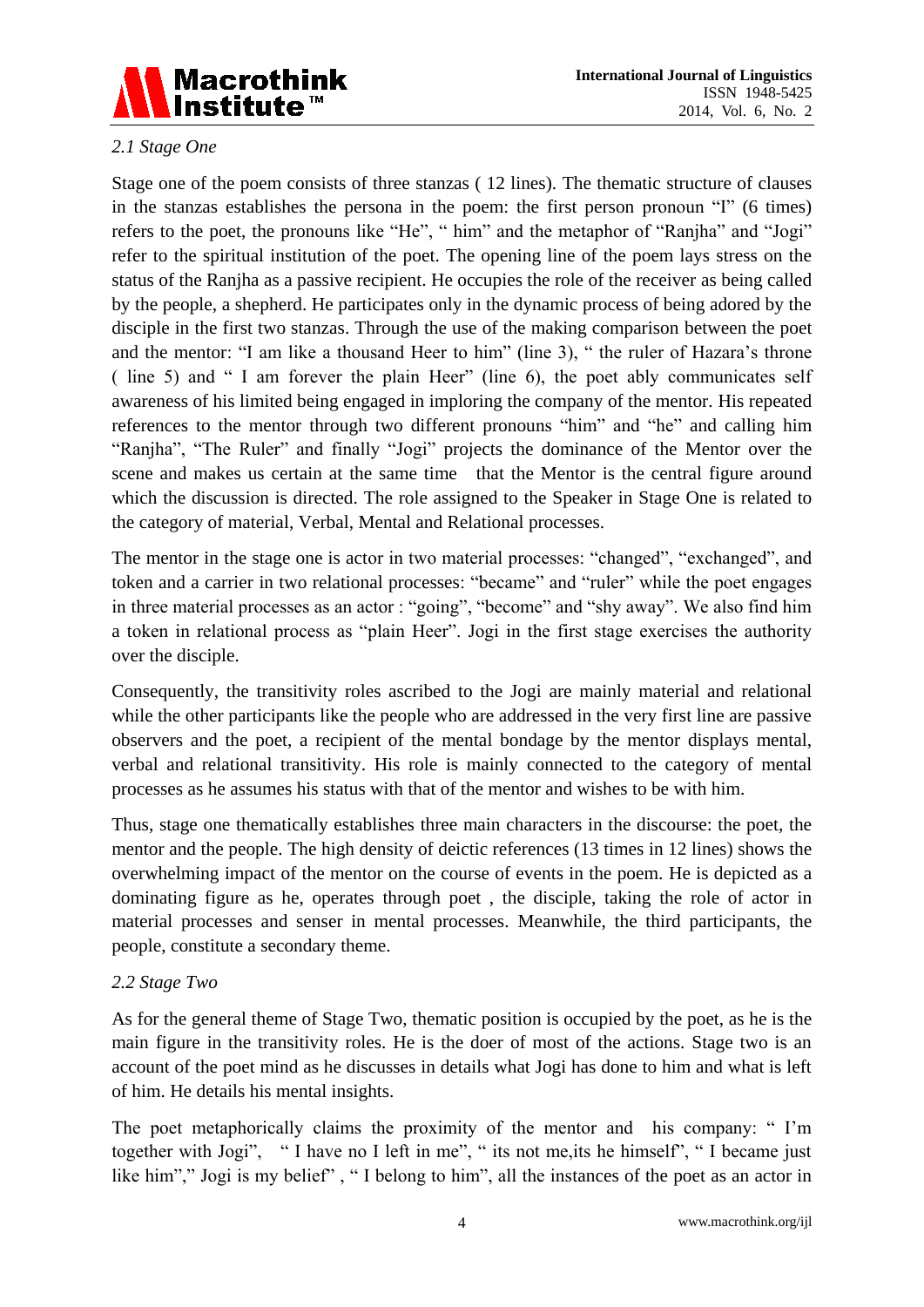

the material and senser in the mental process with Jogi as the goal and the phenomenon.

It is also a matter of concern that the pattern of the tense selection in stage two with regards to Jogi is dynamic in nature: " He"s disguised", "Jogi has attracted me", " Jogi has established"and "Jogi has marked me". Meanwhile, there is again an overwhelming use of deictic references, there are 27 instances in 30 lines for Jogi, mostly to engage the poet and occasionally for the people in general.. Such repeated occurrences intensifies the relationship among the participants in poem and permits the poet to be actor in material, senser in mental and carrier in relational processes.

In the meantime, the transitivity roles ascribed to the mentor in all clauses characterize him implicitly as a spiritual being: a characterization which cohesively links up with his portrayal in Stage One.

On the transitivity level, the Jogi is the phenomena of a series of mental processes and token in relational processes.There is a development in the transitivity roles attributed to the poet as attributing every change in his being to Jogi as the agent for bringing change.

On textual grounds, certain lexico-grammatical patterns develop link between this stage and the preceding one with the phrases like "He"s disguised as a Jogi" which recalls "He exchanged into a unique disguise" in stage one and further relates with the last line of the third and the last stage " He came in disguise". The phrase " This Jogi has attracted me" and " This Jogi has marked me" in the second stage foretells the consequence in the last stage as " He stole away Heer of Sayal".

## *2.3 Stage Three*

The third stage shifts focus from the Jogi and the disciple to the rivals. The poet stresses in the first stanza of the last stage that the relation with Jogi has been a subject of criticism and accusation from the rivals but the poet accepts all that comes in the way of loyalty to the Jogi.

He again maintains the praises of Jogi and exposes his identity along with the identity of the disciple in the last stanza. Transitivity patterns are again available as the dietetic references in the last stage again celebrate prominence of Jogi( 14 times), the poet ( 07 times) and the rival, " Kharray",only ( 01 time).

The first part of stage three discusses the Kharray engaged in " deep talks" regarding Jogi and the relation with the disciple. They are sayer in the verbal process while the poet is behaver in the behavioural process and senser in mental process. Jogi , again is the actor in the last stage as he " Stole away", " came in disguise" and " came". He is also a carrier in relational process as his name is " Mohammad, The One with the shawl" and is "full of wonders".

The poet also celebrates the arrival of the Jogi in the last stanza with million praises. He is the behaver in the behavioural process when he celebrates the arrival of Jogi at his place. It is worth mentioning that there is a use of parallelism among the stages of the poem. We find poet imploring for the company of the mentor in the first and the second stage and the final stanza marked the drawing of the curtain with the arrival of Jogi at the poet's premises.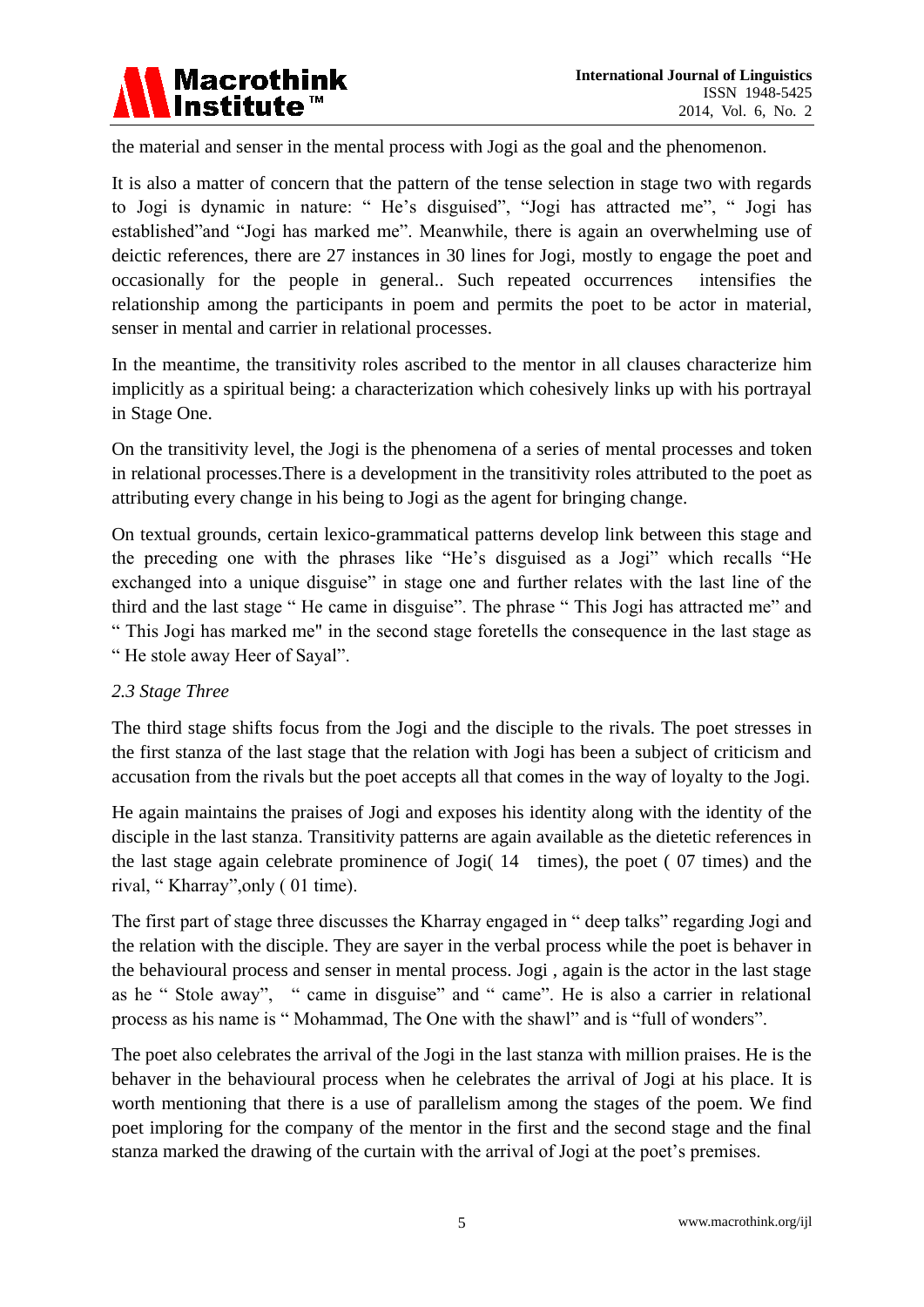

The analysis of the poem in relation to the ideational, the interpersonal and the textual meta-functions of language has given insight to the significant aspects and dimensions of meanings. The layered thematic structure shows a shift in themes in the stanza from Jogi to Poet, from Poet to Jogi, to rivals and finally to Jogi and the poet. The poem has been sufficiently divided into phases to develop the thematic concern of the poet from the very beginning till the final stanza displaying his wish for a courtesy visit by the Jogi, his mentor. Deictic references and the transitivity roles in the stage one reveals the poet as an addresser and the people, or friends, as passive recipient. The attributes of the Jogi in comparison to the poet"s communicates the dominance of and spell of Jogi, the mentor, on his disciple. Jogi, in stage one, is referred to fifteen times, indicating extra-ordinary attributes and exercising his control over the senses of the poet. It is also to communicate his opulence and grandeur as he is the agent who convinces the poet to get involved in four mental processes directed towards him i.e 'I'll become', 'I'm going', 'I am like' and 'Who am I', projecting his mental capacity to engage himself in praising his mentor and appraising his attribute. Jogi is the only person who controls the overall environment of the poem and has the authority of drawing attention of poet and the of the people addressed. He also displays relational process as he is " the ruler', 'became a Jogi' and participates as actor in material process also as he 'exchanged' and "changed his name".

In spite of a variety of thematic foci in all the stages of the poem, the poet,as a character of the poem remains dominant as enmeshed in his relation and devotion to Jogi. He is referred to in the second stage for thirty two times, emphasizing his "being" in devotion to his mentor.

The poet's role as a disciple of is highlighted all over the second stanza through reference to his own mental, relational and material acts. Stage two is the monologue of the poet's character and psychological insight of his mind with regards to his relation with Jogi and his faith in him. 'I belong to him', 'my eyes inter-meshed', 'Jogi is my belief and faith' and ' has established residence in my heart' are indications of Jogi's control over his disciple.

Stage three is the description of rivals in the way of fidelity to Jogi on the part of the poet. Poet refers to them as "Khayrray" who are engaged in deep talks fabricating rumours about the relation of the poet with Jogi. The verbal process, " they have deep talks" on the part of Khayrray and the "accusations" to which the poet is bound to imbibe, declaring his commitments to Jogi as he "don"t know anything else" except Jogi. The poet again relates the attribute of the mentor and reveals the identity of the mentor by revealing his name and the title, [Mohammad] "The One With The Shawl".

The last stage, details the wish of the poet for the courtesy visit of the mentor at his premises. He wishes to 'celebrate a million praises'. He engages in mental process by declaring again that Jogi has stolen away the heart of the disciple.

## **3. Conclusion**

The present paper has attempted a Systemic Functional analysis of the mystic poet Baba Bullay Shah, "Main Jana Jogi Day Naal" with the endeavor to highlight its linguistics uniqueness contributing to the meaning potentiality of the poem before the reader. The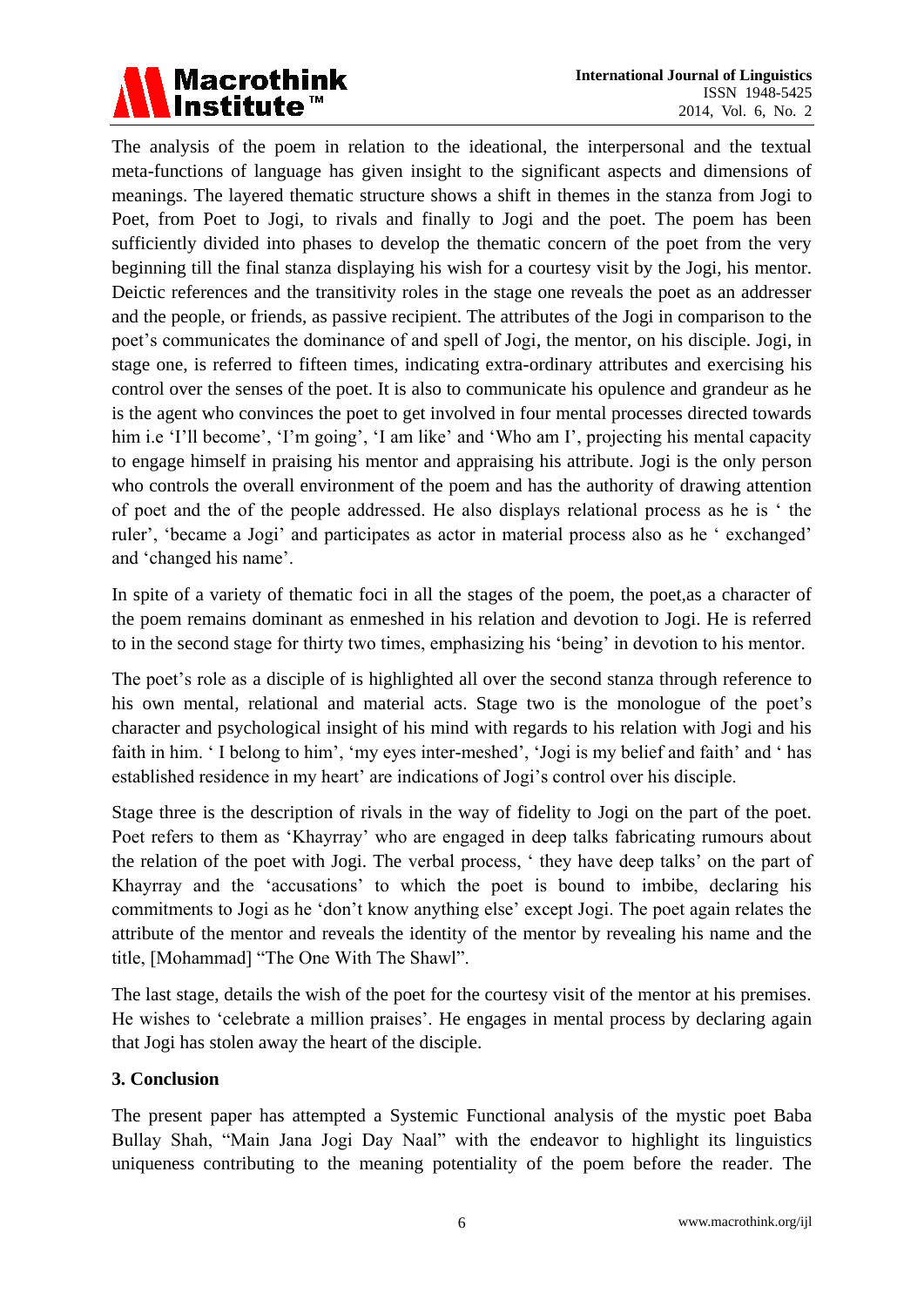

humble attempt of making linguistics analysis is aimed at proving that different approaches in linguistics supplement the text and investigate meanings in a different fashion.

The application of Halliday"s model has demonstrated that the language of the poem supports the splendor and the grandeur inherent the mystical poetry of Bullay Shah. He makes use of binaries in portraying contrast with his mentor. He successfully manages to keep his self in place and praises the attributes of the mentor in this connection.

Investigating the interplay of the functions in the poem at ideational, interpersonal and the textual levels, the poem unfolds different phases of the meanings. The distribution of the processes among the participants demonstrates that the character of Jogi dominates the scene while the poet is addressing in the humble tone about his feelings for his mentor. The people, the addressees, are passive participants of the process towards the speech act is directed. All the three participants differ one another linguistically, as they present different linguistic structures developing thematic concerns. A detailed analysis of the patterns in the poem and the selection of the transitivity roles, personal and textual references and the logic of structure prove how the clauses relate to the other clauses and supplement meaning in the semantic property of the poem.

Thus, the attempt to carry out Systemic Functional analysis, it has been shown that the model can help us acquire a comprehensive vision of the literary message embedded in the poem. It also invites contemplation of linguistic structure on which the literary text is constructed, intensifying the overall understanding of the reader and deeper understanding of the linguistic dimensions.

## **References**

De Sylva Joyce, H., & Burns, A. (1999). *Focus on Grammar*. Sydney: NCELTR.

Gunther, K. (1985). *Linguistic Processes in Sociocultural Practice.* Victoria, Australia: Deakin University.

Halliday, M. A. K. (1978). *Language as Social Semiotic*, London: Edward Arnold.

Leech, G. (1980)*. A Linguistic Guide to English Poetry*. Longman Publishing Group.

Leech, G. N. (1969). *A Linguistic Guide to English Poetry*. London: Longman.

## **Appendix**

Poem " Mian Jana Jogi Day Naal" **Stage one**

|                                    | O friends/, $don't$ / |                              | call / Ranjha / a shepherd                  |  |  |  |  |
|------------------------------------|-----------------------|------------------------------|---------------------------------------------|--|--|--|--|
| Sayer $\sqrt{ }$                   |                       |                              | Process: Verbal / Receiver / Verbiage       |  |  |  |  |
| $\mathbf{I}$ and $\mathbf{I}$      |                       |                              | / shy away/ from calling / him / a shepherd |  |  |  |  |
| Senser / Pro; Mental / Pro: Verbal |                       |                              | / Receiver / Verbiage                       |  |  |  |  |
| $\mathbf{I}$                       | /am                   | like a thousand Heers to him |                                             |  |  |  |  |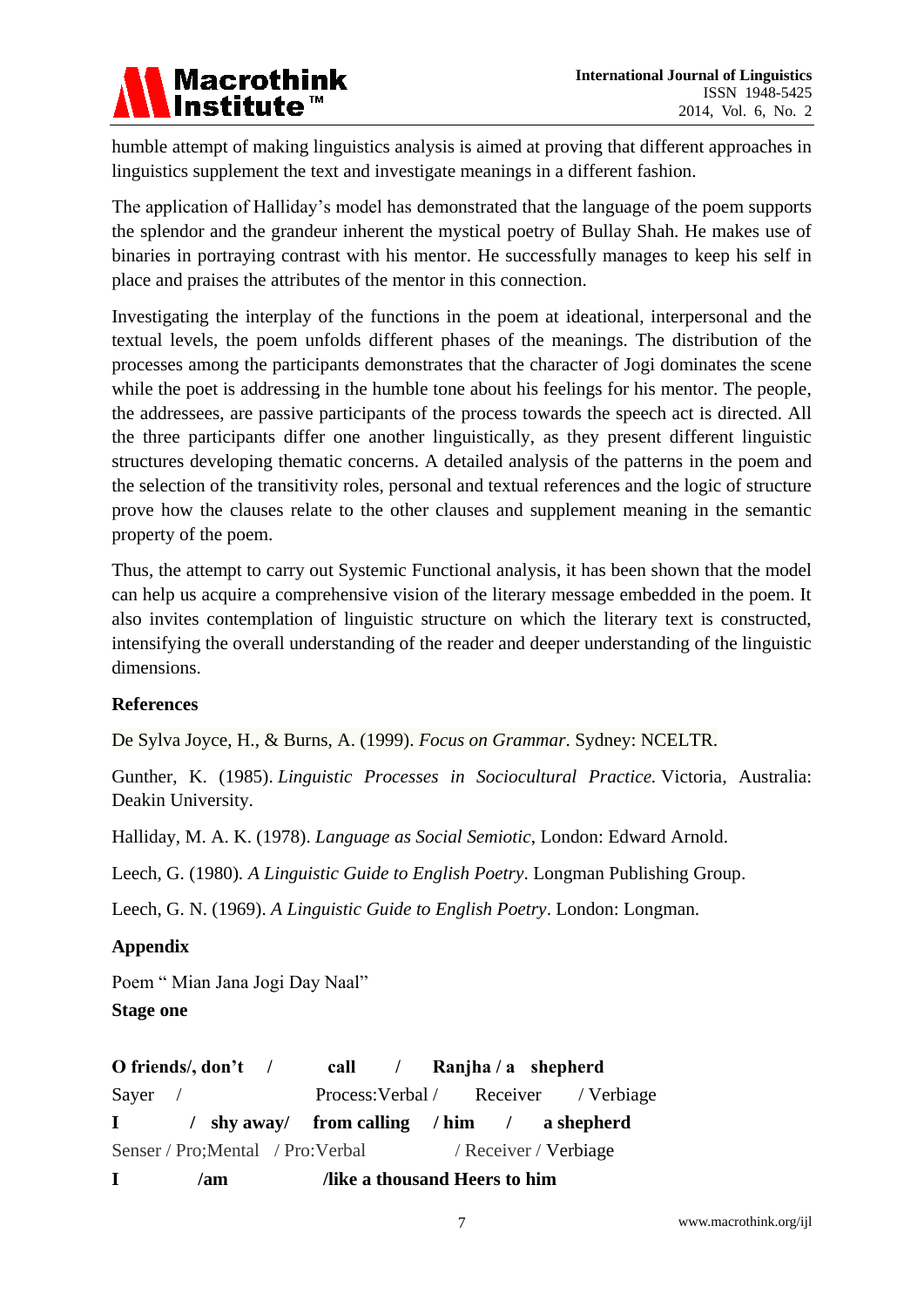

Senser/Mental /Phenomenon **Who /am/ I/, like countless others** Mental/ Senser/ Phenomenon

**He / 's/ the ruler of Hazara's throne**

Token/Pro;Intensive/ Value

**And I / am/ forever the plain Heer**

Token/Pro;Intensive/ Value

**Bulleh Shah/ may / God hear my wail**

Actor/ Material/goal

#### **And I/'ll become / shepherded by the Shepherd**

Senser/ Mental /Phenomenon

#### **Ranjha/ became /a Jogi and/ arrived**

Carrier/Pro;Intensive/Attribute/ Pro;Material

**He / exchanged / into a unique disguise**

Actor/ pro;Material/ goal

**He / changed/ his name/ from Ahad (One God) to Ahmad (Prophet Mohammad PBUH)**

Actor /Material/Goal /Circ:Manner **I' /m going/ together/ with / Jogi** Actor/Material/Circ; accompaniment/Goal

*Stage two*

#### **Someone's with someone else, this one's with that one**

**Circumstance** 

**I'/ m/ together with /Jogi** Actor/Material/circ;accompaniment/ Goal **Since I/ have become/ Jogi's** Senser / Mental / Phenomenon **I /have /no "I"/ left/ in/ me** Senser / Phenomenon/Mental/

#### **Repeating /Ranjha Ranjha**

Agent /attributor

**I / became / Ranjha myself**

Carrier /Pro;causative/ attributor

**Call / me / Ranjha**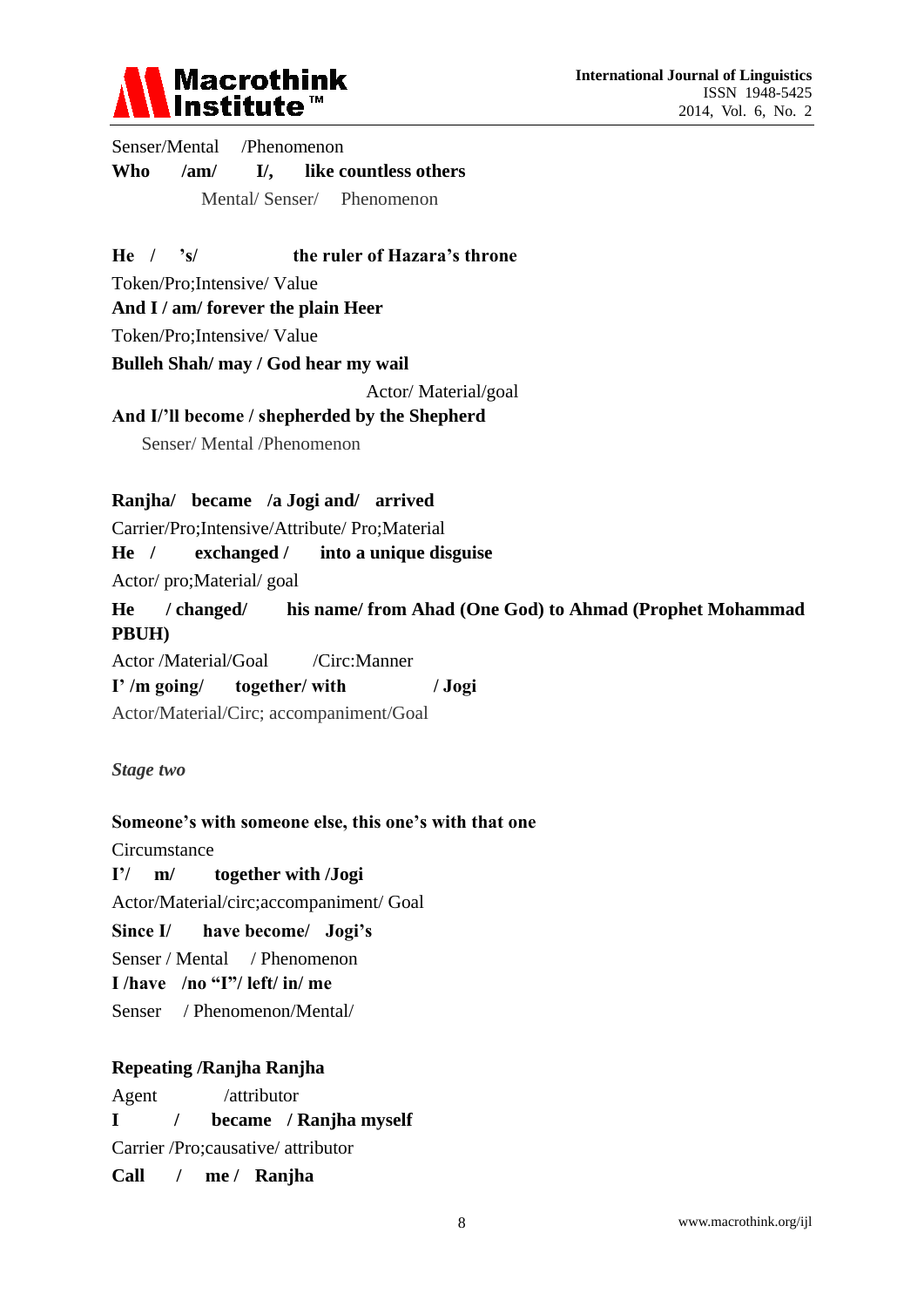

Pro;verbal/ receiver/ verbiage **Nobody / call / me/ Heer** Sayer / verbal /receiver/verbiage

## **It /'s/ not me/ , it/ 's/ he/ himself**

Attribute/intensive/Carrier, attribute/ intensive/carrier/Agent,attributor

**He / amuses/ his own self**

Actor/ Material/ Goal

The one with whom/ I/ connected /my heart

Goal /Actor/Material / Beneficiary

#### **I / became/ just /like him,/ O friends**

Carrier/intensive/ attribute,/……

#### **Jogi/ is /with me**

Phenomenon/ mental/ senser

#### **I / am /with Jogi**

Senser/ Mental/ Phenomenon

**I' m /going / together with Jogi**

Actor/Material/Circ;accompanied

## **After putting earrings in my ears and decorating my forehead with Tilak/** Circ;manner

**Hey he /'s / not [a] / Jogi** Token/intensive/ Value **He/ 's /some form of God** Carrier/intensive/Attribute **He/ 's disguised /as Jogi** Actor/material/ Range **This Jogi / has attracted/ me** Phenomenon/mental/ senser

**This Jogi /has established / residence /in my heart** ……/mental/ phenomenon/ senser **I / swear/ by the Quran it's true** Actor/material/range **Jogi / is/ my belief and faith** Token/intensive/ value **This Jogi/ has / marked me** Phenomenon/ mental/ senser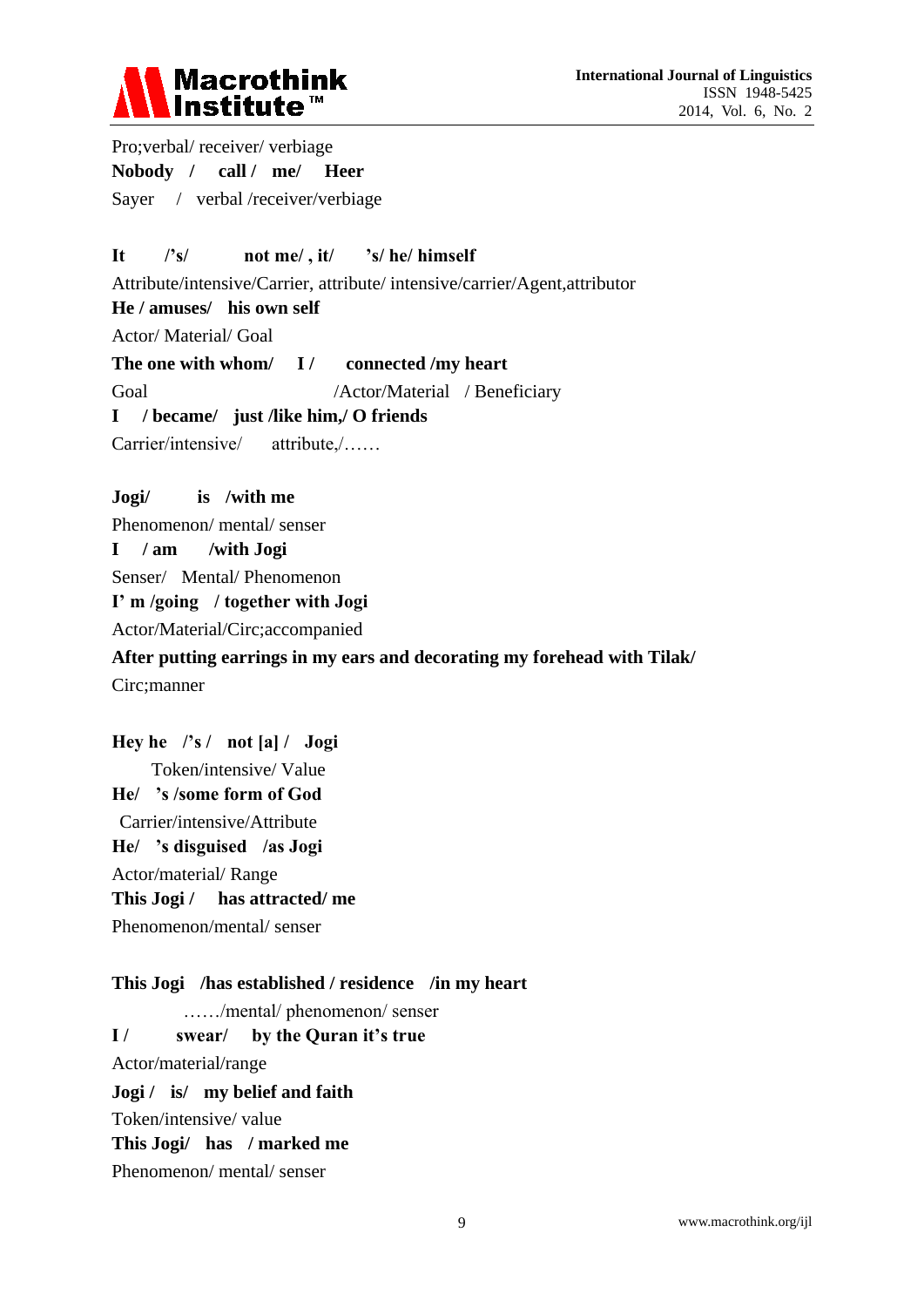

## **Hey I/ belong / to him**

Senser/mental / phenomenon

**Now I'/ m / not worth any one else (Now there's no other Jogi)**

Senser/mental/ phenomenon

**I' / m floating/, I'/ ve drifted / across, O people** actor/material/, actor/material/Range/..

**My eyes/ inter-meshed / with Jogi's, /O people** Actor/ material /Goal /

**Call / me / Jogi's female Jogi**

Verbal/receiver/verbage

**Heer/ is / dead, O people**

Senser/mental/phenomenon

Stage three

**In Khayrray/ they /have / deep talks**

Circ:location/ sayer/verbal/verbiage

**I /have to listen/ to accusations about**

Behaver/ behavioural/phenomenon

**I / don't know / anything about anyone else**

senser/ mental/ phenomenon

**If I / know / anything/ , I/ only know/ Jogi** Senser/mental/phenomenon, /senser/mental/phenomenon

**No one / has attained/ what/ he /has /attained**

Actor/ material /Goal/ actor / material/ goal **His shadow/ is/ on both worlds**

Actor/ material / circ;location **His fame/ is celebrated/ in both world** Goal / material / location **His shoes/ were kissed / by Heaven**

Goals / material / actor

**This Jogi / is /full of wonders** carrier/ intensive/ attribute

**In his hand / is / the rosary of "There is Nothing But One God"**